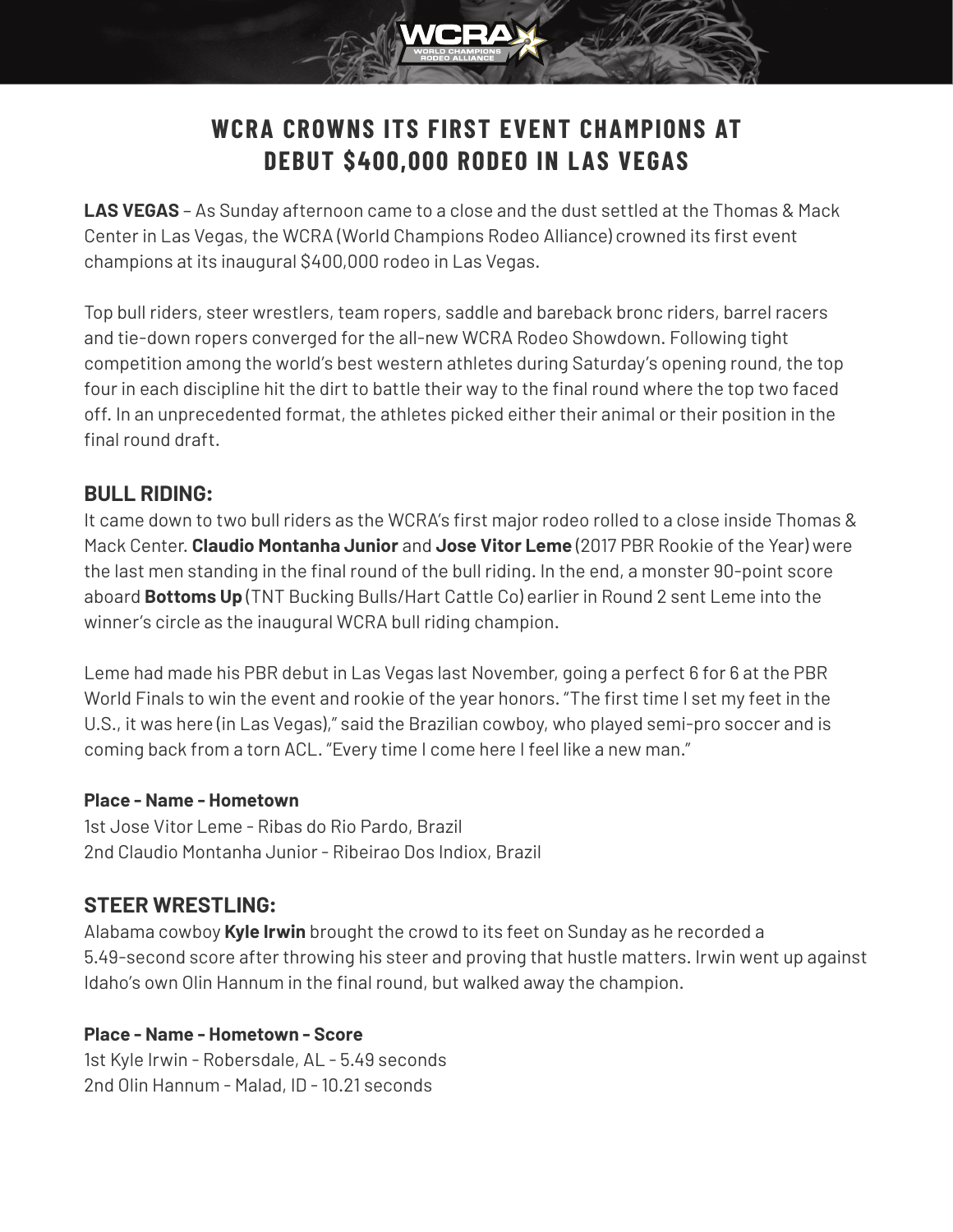

# **TEAM ROPING:**

Clay Smith and Paul Eaves were not messing around during their run as Sunday's event came down to the wire. After a consistent weekend Smith, a new dad, was excited to walk to the winner's circle for his belt buckle and check presentation with his partner Eaves. The brotherly duo of the night **Riley** and **Brady Minor** were consistent and fast, but fell short of the win in the final round.

#### **Place - Name - Hometown - Score**

1st Smith/Eaves - Broken Bow, OK /Lonedell, MO - 4.04 seconds 2nd Minor / Minor - Ellensburg, WA - 8.79 seconds

### **SADDLE BRONC:**

Nebraskan cowboy **Cort Scheer** was the only man to ride in the final round on Sunday with an impressive score of 89.5, including his patented classic dismount. Wyoming's **Brody Cress**, who took the Round 1 win on Saturday was bucked off leaving Scheer to stand in the winner's circle.

#### **Place - Name - Hometown - Stock - Score**

1st Cort Scheer - Elsmere, NE - Get Smart - 89.5 2nd Brody Cress - Hillsdale, WY - Owen's Mistake - Bucked Off

### **BARREL RACING:**

**Hailey Kinsel**, seemingly can't be stopped. The 23-year old just keeps knocking down big wins including the San Antonio Stockshow and Rodeo this year prior to today's inaugural WCRA. Kinsel and her horse, Sister, have an impressive history in Las Vegas including four round wins during the WNFR at the Thomas & Mack in 2017, topping off a season during which she won at prestigious rodeos Days of '47 and The American.

#### **Place - Name - Hometown - Score**

1st Hailey Kinsel - Cotulla, TX - 13.937 2nd Lisa Lockhart- Oelrichs, SD - 19.121

# **TIE-DOWN ROPING:**

**Marty Yates** is a gambling man; instead of playing it safe to beat his opponent **Tuf Cooper**'s score, he put one wrap on the calf and called it a day.

### **Place - Name - Hometown - Score**

1st Marty Yates - Stephenville, TX - 8.59 2nd Tuf Cooper - Decatur, TX - 10.05